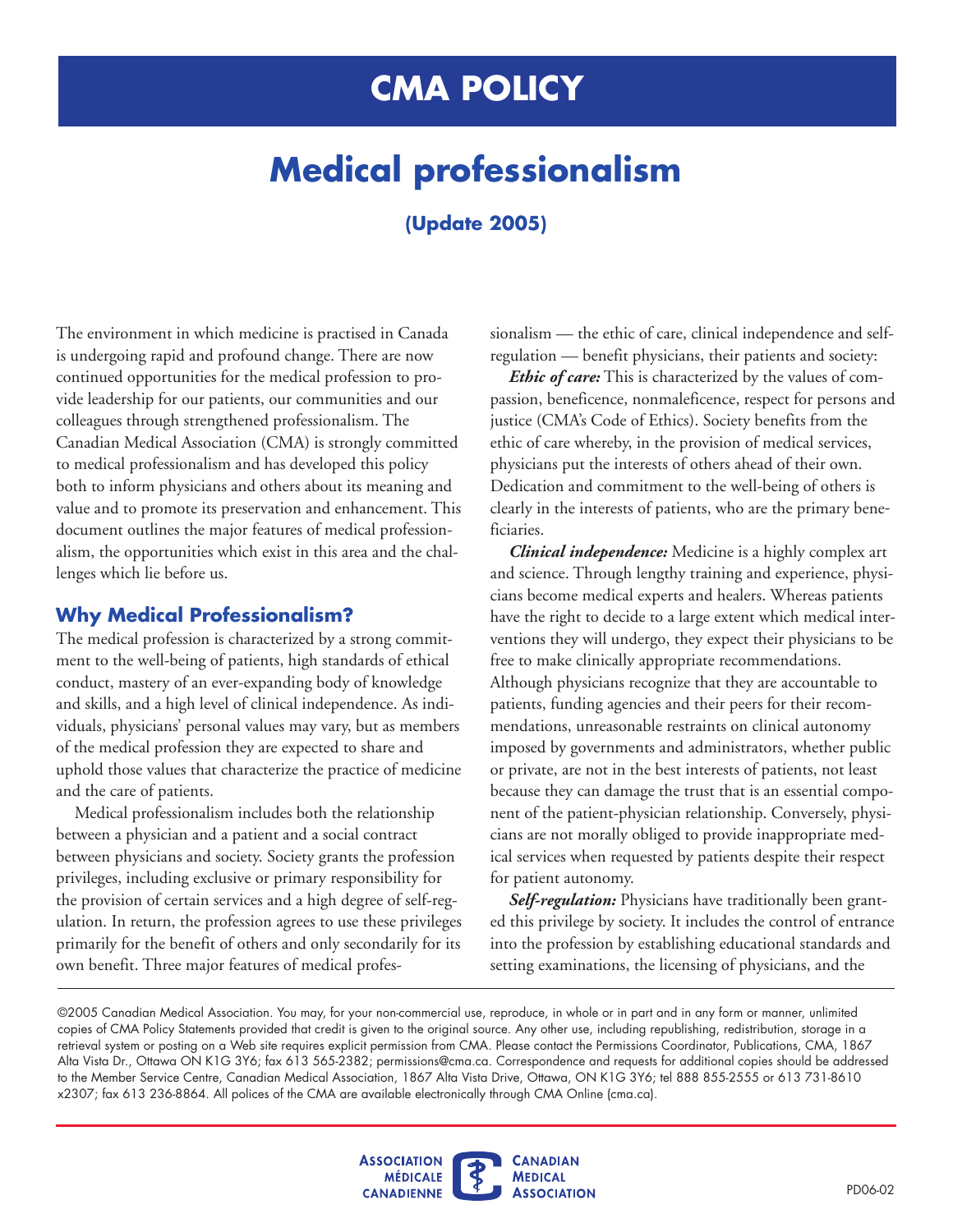establishment and ongoing review of standards of medical practice. In return for this privilege, physicians are expected to hold each other accountable for their behaviour and for the outcomes they achieve on behalf of their patients. Selfregulation is exercised by many different professional organizations, from medical practice partnerships to the statutory provincial/territorial licensing bodies. It has evolved into a partnership with the public. Self-regulation benefits society by taking the best advantage of the professional expertise needed to appropriately set and maintain standards of training and practice, while providing suitable accountability in matters of professional behaviour. The profession's commitment to the maintenance of those standards is demonstrated by its willingness to participate in outcomes review at many levels, from institutional quality assurance activities to formal prospective peer review, and to actively support their statutory and legislated licensing authorities.

#### **Opportunities in Medical Professionalism**

Over the past few years much has been written about the issue of medical professionalism in both the lay and scientific media. The practice of medicine has changed considerably, and with these changes have come challenges but also opportunities. The medical profession continues to be a greatly respected one, and it is still generally seen as being distinct from many others because of the unique nature of the physician-patient relationship. There exists now an opportunity to reinforce the professional values and priorities that have sustained medicine for so long, and to embrace new approaches which will serve it well in the years to come.

Medical professionals must recognize that patients have a wide variety of resources available for their health care needs, from traditional physician services to paramedical practitioners, to complementary medicine and to information obtained from the internet. While maintaining responsibility for care of the patient as a whole, physicians must be able to interact constructively with other health care providers within an interdisciplinary team setting, and must be able to interpret information for patients and direct them to appropriate and accurate resources.

The relationship of physicians with their colleagues must be strengthened and reinforced. Patient care benefits when all health care practitioners work together towards a common goal, in an atmosphere of support and collegiality.

Although there are some challenges to professionalism, as outlined below, the greatest opportunity before us may be to remind physicians of the reasons they chose a career in medicine to begin with — for many, it is a calling rather than a job. In spite of the numerous recent changes in the health care system and the practice of medicine, the primary reason most physicians entered the field remains the same — the sanctity of the fiduciary relationship between physicians and their patients. The renewal of medical professionalism must be led from within the profession itself, and the CMA and its members are in a unique position to take advantage of the many opportunities which exist and to respond to the challenges we face.

#### **Challenges to Medical Professionalism**

Medical professionalism is being challenged from within and without. These challenges arise from pressures that may serve to undermine the ethic of care, clinical independence and self-regulation and may result, for individual physicians and the medical profession, in diminished morale and changes in lifestyle and practice patterns. These changes may have a detrimental impact on the health of physicians, and also on the quality of patient care.

*Resource restraints:* The CMA has identified scarcity of resources, whether human or material, as undermining the ability of physicians to maintain excellence in clinical care, research and teaching. Although much attention has been paid recently to the insufficient number of physicians in Canada, and although recent developments indicate some limited cause for optimism, much work remains to be done. Issues of access to continuing professional development, workforce sustainability, inadequate numbers of training positions for new doctors, the integration of foreign-trained physicians into the workforce and the apparent inability of governments to resolve inadequacies in health care funding continue to frustrate physicians' attempts to achieve their professional goals and care for their patients. These factors all have the potential for contributing to the decline of professional morale.

*Bureaucratic challenges:* This refers to the introduction of layers of management and policy directives between the physician and the patient. It is a result of changes that have taken place in the organization and delivery of medical care, especially the involvement of governments in all aspects of health care. The traditional one-on-one relationship of physician and patient is now set within a context of government and corporate interests, in which the physician may sometimes assume the status of an employee, that pose considerable challenges to the exercise of the professional values of clinical autonomy and self-regulation. Moreover, while the

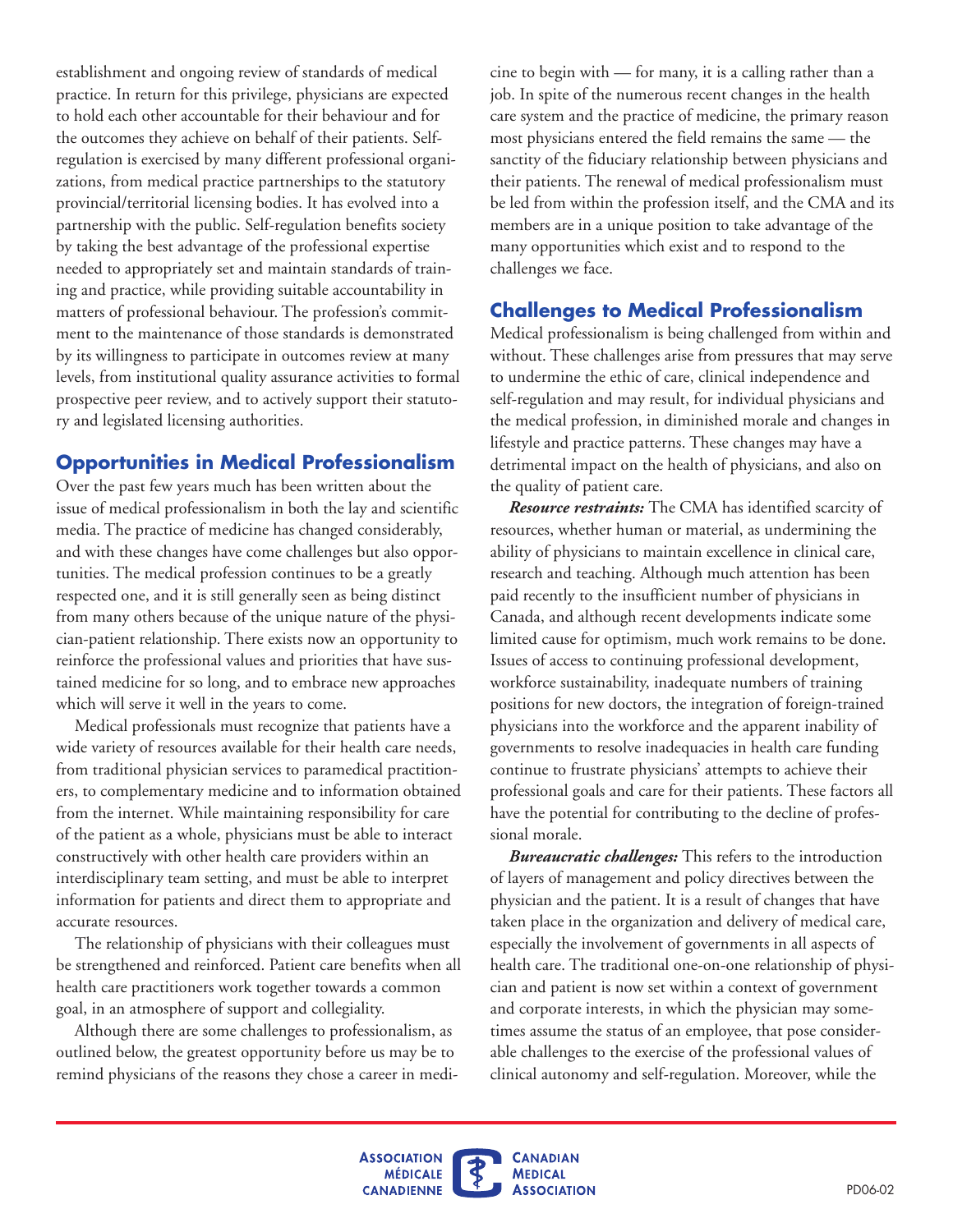responsibility for organizing the delivery of scarce resources has been increasingly transferred from physicians to managers, physicians are still ultimately responsible, both morally and legally, for providing quality care. Although the increasing complexity of health care delivery requires recourse to sophisticated management systems, there is a danger that as physicians become increasingly answerable to or constrained by third parties, their ability to fulfill their commitment to their individual patients can be seriously compromised.

*Unprofessional conduct:* Some physicians do not uphold the values of the profession. A few put their interests or the interests of third parties ahead of the interests of their patients. The profession needs to meet this challenge by demonstrating its ability to uphold its values and its commitment to doing so. Supporting strong and transparent self-regulatory systems will be a key component of this endeavor.

*Commercialism:* In recent years the market mentality has expanded its influence to many areas formerly outside its domain, including governments, universities and the professions. Health care has become a major industry, one in which physicians play a central role, and commercial interests, whether private or public, may pressure physicians to compromise their responsibilities to their patients, research subjects and society. The potential for physicians and medical associations to become drawn into conflict-of-interest situations is increasing. Commercialism may compromise both the ethic of care and clinical independence by its reinterpretation of medical care as a commodity and the patient-physician relationship as something less than a fiduciary relationship. There is an inherent opportunity for the profession to address the issue of conflict of interest and to re-affirm its primary obligation and dedication to the patients it cares for.

*Consumerism:* Physicians strongly support the right of patients to make informed decisions about their medical care. However, the CMA's Code of Ethics requires physicians to recommend only those diagnostic and therapeutic procedures that they consider to be beneficial to the patient or to others. There is a proliferation of health information and advertising in the popular media and on the Internet that may be inaccurate or poorly understood. Taken to its extreme, consumerism can be detrimental not just to professionalism but to the well-being of patients and the interests of society.

*Industrialization:* This refers to the increased division and specialization of labour in the delivery of health care, whereby the delivery of health care may become fragmented. There is increasing pressure within medicine to improve efficiency and optimize cost savings. While these may be important goals in the broader context of health care, we must ensure that they do not impact negatively on the doctorpatient relationship.

#### **Realizing Opportunities and Dealing with Challenges**

Individual physicians should protect, enhance and promote professionalism in medicine by reflecting the values of the medical profession in their practice and by contributing to the efforts of organized medicine to maintain and enhance the ethic of care, clinical autonomy and self-regulation. These efforts require action in 3 areas: policy, education and self-regulation.

*Policy:* All those involved in health care — physicians, patients, other health care providers, administrators, governments and the general public (as taxpayers, potential patients, relatives of patients, etc.) - should be informed about the values of the medical profession and where it stands on issue related to accountability, clinical autonomy and self-regulation. Policies of medical associations should reflect these values and should speak clearly on topics such as conflict of interest. Policies should be reviewed frequently and updated when necessary, in order to take account of the rapidly changing environment in which medicine is practiced. The topic of professionalism should be granted increasing importance in policy discussions. Policies should be developed and updated in related areas, such as conflict of interest and physician-industry interactions.

In order to be consistent and trustworthy, medical associations should adhere to the same high standards of behaviour that they require of individual physicians. The challenges posed by resource restraints, bureaucratization, unprofessional conduct, commercialism and consumerism are no less serious for associations than for individuals and require sound harmonized policies for both. The CMA has an opportunity for leadership in this regard.

*Education:* However professional values and policies are established, they must be transmitted to current and future members of the profession in order to have any effect.

Like most other aspects of medical education, the values of professionalism are both taught and modeled. Professionalism should be an essential component of the formal medical curriculum at the undergraduate and postgraduate training levels. Moreover, active demonstration of professionalism such as role modeling by physicians, and in the internal culture of the medical schools and hospitals where